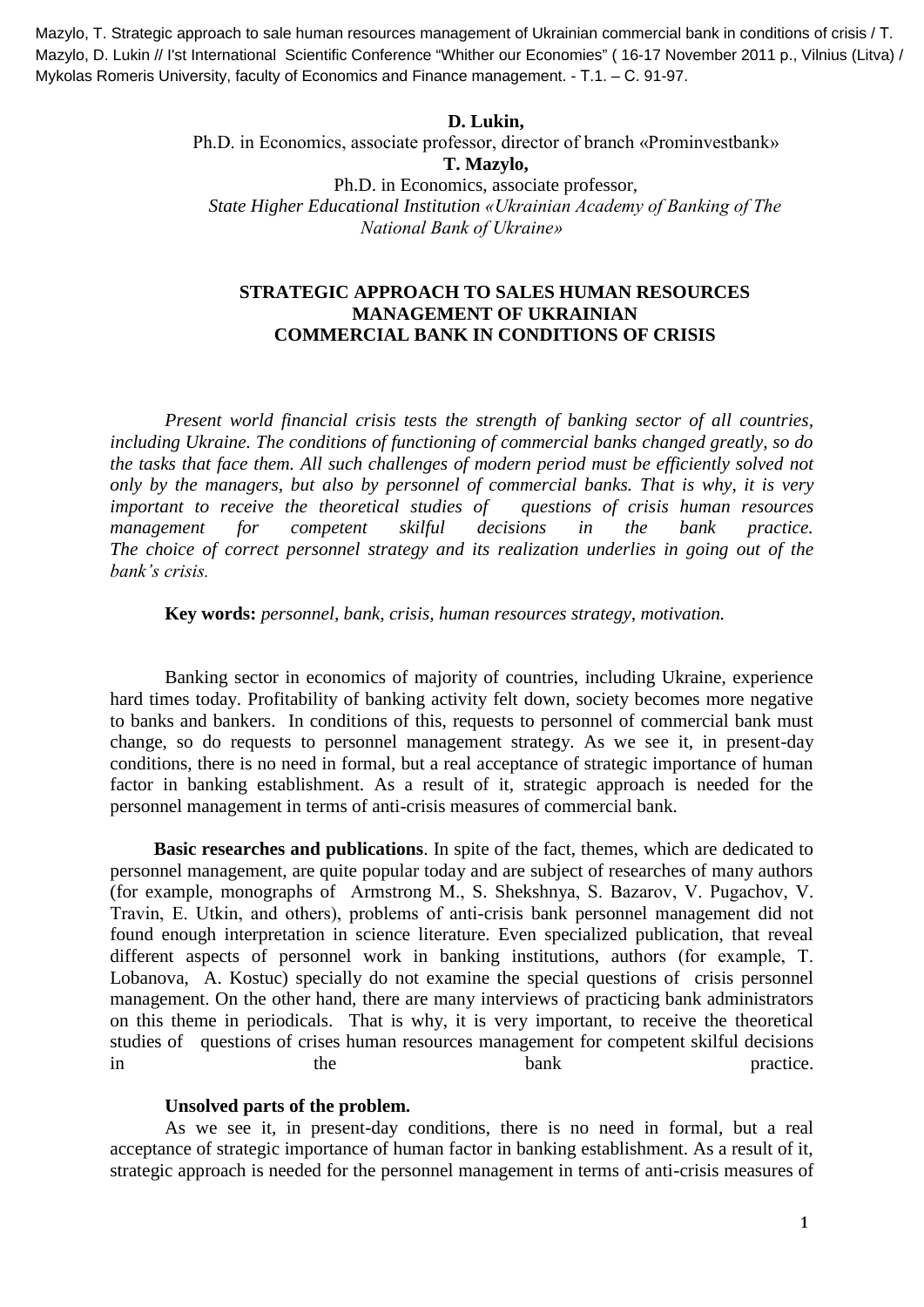commercial bank*.* Aim of the article – identify basic trends of anti-crisis bank personnel management and means of it realization.

#### **Exposition of basic material.**

 $\overline{a}$ 

In terms of financial crisis, traditional problems, that banks usually solve, are added with new, such as decrease of revenue of balances, reduction of deposits of population and enterprises, a certain imbalance of currency position, big temporal gap between loans and credits, certain increase of particle of problematic credits in bank portfolios etc. Stabilization of situation in concrete bank foundation depends not only on suspended decisions of shareholders and top-manager in financial politic field, involvement of means, but on everyday efforts of all banks employees, their abilities and orientation on positive result.

Unfortunately, nowadays most of Ukrainian bank managers give priority only for financial, material and informative resources. Human capital stands on nearly the last place in this list. We can assert, that in majority of banks in terms of crisis the approach to personnel as costs is (Tab. 1)<sup>1</sup>, and this must be reduced to minimum.

| <b>Staff-costs</b>       | <b>Staff-resource</b>         |
|--------------------------|-------------------------------|
| Forcing                  | Reasonability                 |
| Minimization             | Optimization                  |
| Small period of planning | Protracted period of planning |
| Results                  | $Means + results$             |
| Quantity                 | Quality                       |
| Inflexible               | Flexible                      |
| Dependable               | Autonomous                    |

**Table1 Characteristic of difference in approaches to the concept of staff**

Global staff reduction in banks and big decrease in quantity of bank branches and subsidiaries means that staff-costs strategy is dominating in bank field. It is the world practice. For example, nearly by 83 thousands employees of large financial companies in the world were dismissed since last July due to financial crisis in the U.S. and Europe. The number of job losses is the same as the number of all personnel of big banks like Goldman Sachs or Morgan Stanley. Only U.S. bank Citigroup has announced a reduction of 52 thousand jobs worldwide in the next six months, after bank losses last year totalled \$ 20 billion. At the same time, last year, Citigroup already reduced its staff by 23 thousand employees.

The scale of reductions in separately taken structures varies from 90 persons (0.1% of total workforce of the company) in a London bank HBOS to 9160 (66 percent) in the American Bear Stearns. On average, financial firms laid off 3.3% of its employees, which many times lower than the last recession of 2000-2003, when the big banks and funds have been reduced 17% of workplaces<sup>2</sup>.

<sup>&</sup>lt;sup>1</sup> Управление персоналом организации: Учебник / Под ред. А.Я. Кибанова. – М.: ИНФРА-М, 2000. - 512 с. – ISBN 5-86225-328-9.

<sup>&</sup>lt;sup>2</sup> http://e-finance.com.ua/ru/banks/2008/05/27/V\_SShA\_uvoleny\_83\_tysjachi\_bankirov/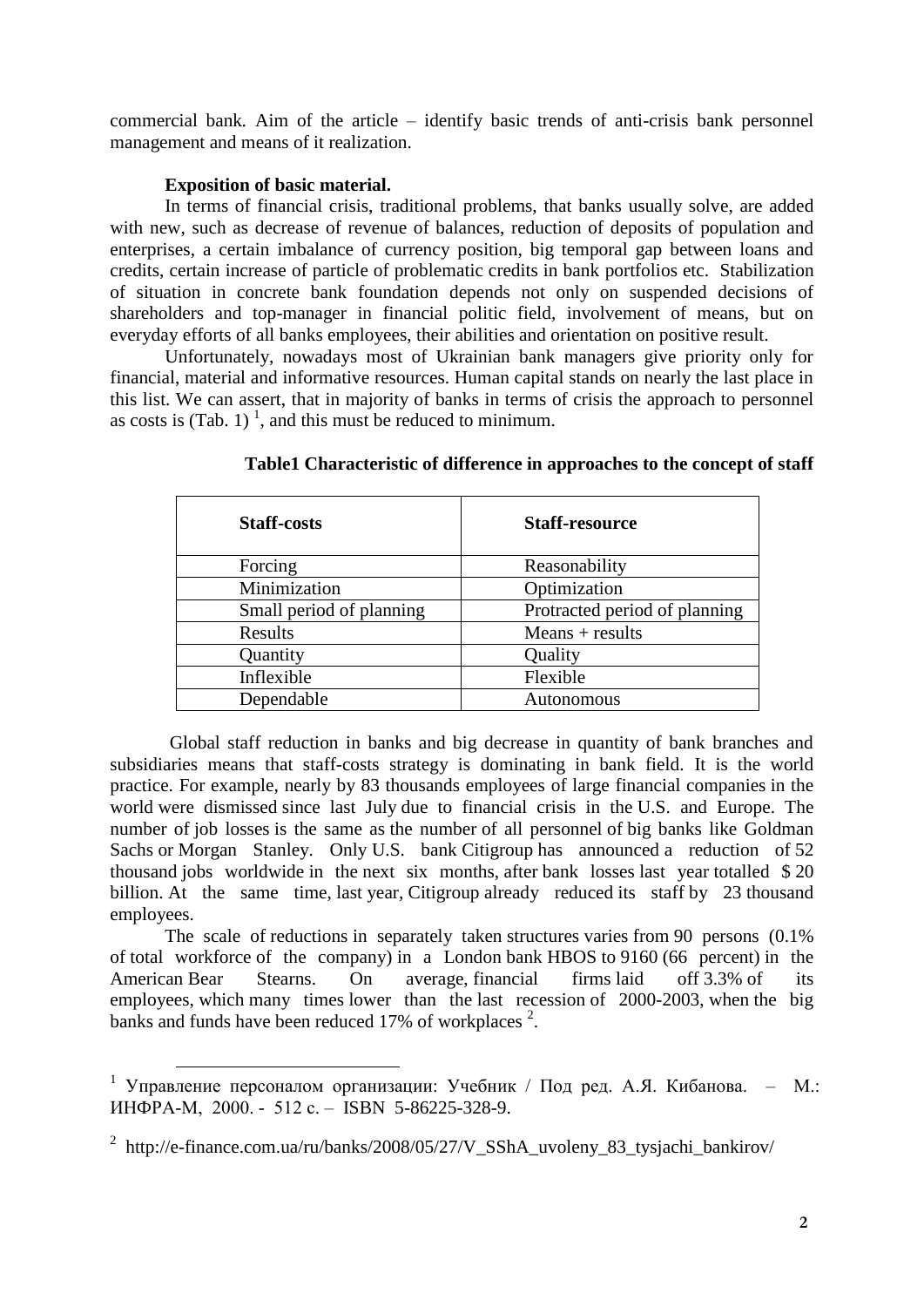There are the same tendencies in Ukraine. Quantity of unbalanced structural subdivisions of commercial banks in Ukraine had cut down only from October 2008 till July 2009, nearly on 1500 units. For example, «UkrsibBank» has shut 100 departments; «Finances and Credit» - 80; «Nadrabank» - 77; «Ukrprombank» - 32; «Forum» - 20, «Rodovid Bank» - 19; «Kyiv» -  $14^{3}$ . In the first half of 2010 financial agencies have closed nearly one thousand branches. Since the beginning of 2009 till July 1, 2010 banks had closed a total of nearly three thousand branches. Thus only one branch outside the country continues to operate - the Cyprussubsidiary of Ukraine's largest Privatbank (Dnepropetrovsk). In the period between October 2008 and October 2010 nearly on 60 thousand employees of Ukrainian commercial banks were left without job<sup>4</sup>.

 In parallel with the closing of offices local banks are actively reducing staff. Since the beginning of 2009 about 20 thousand people ended working in the banking sector. Overall, from the beginning of the crisis, number of bank employees declined by 22,5%. According to the report, the number of employees of the Ukrainian banks in September 2010 amounted to 219.65 thousand people. For illustration of reducing process see diagram 1.

Despite global shortenings, banks didn't make it up to decrease costs greatly. Facts of National Bank of Ukraine states that administrative costs of credit institutions for the first quarter of 2009 grew from 3 billion hryvnas. - to 8,73 billion hryvnas, when in the first quarter of 2009 costs made up 5,92 billion hryvnas., and in the first half of 2010 eventually increased by 200 million USD compared to the same period of 2009 - to 17.6 billion USD  $\frac{5}{5}$ . These facts prove our thesis that in condition of crisis problems of bank field cannot be solved with cruel reduction of costs on staff. This is not a panacea.

Besides reduction of personnel, we must mark another tendency manpower administration of banking institutions that is also a part of unprofitable personnel-strategy, – this is an intrusion of basic principles of "taylorism" into management. It concerns banks with foreign capital in first place, but it is becoming normal for many domestic banks. It is characteristic for "taylorism":

maximum splitting of productive operations and simplification of work functions;

• absolute (thoughtless to some extent) realization of operating standards;

severe demarcation of administrative and executive functions, creative (leading, organizational) and non-creative (monotonous, executive) work.

It is strange, but the fact remains, Ukrainian bank field that is actually intellectual, is now starting to fill with such mechanical treatment of human place in organization. Most creative functions are given to main office that is sometimes situated in foreign countries. Workers of all subsidiary fields are made to do work out schemes, instructions and standards.

So, commercial bank is becoming more like single tool, where each «knot» (subsidiary, department, etc) and «screw» (employee) quickly and clearly execute their functions, without intruding into the work of other «knots» and «screws», and having no information about their positive experience or failures. As a result, monotony, featurelessness and depersonalization of work, that makes it impossible to become necessary to life and source of implementation of personality. This does not concern lower workers of bank

<sup>3</sup> РБК-Україна. [http://www.rbc.ua/ukr/newsline/2009/07/21/566890.shtml.](http://www.rbc.ua/ukr/newsline/2009/07/21/566890.shtml)

<sup>4</sup> Васильева А. Банковские увольнения.

 $\overline{a}$ 

http://economics.lb.ua/finances/2011/03/31/90673\_Bankovskie\_uvolneniya.html

<sup>5</sup> [Гриньков Д. М.](http://www.business.ua/editorial/48/805/) Широко закрытые // - [БИЗНЕС № 38\(921\)](http://www.business.ua/archive/3900/) от 20.09.2010. http://www.business.ua/articles/bank\_market/3912/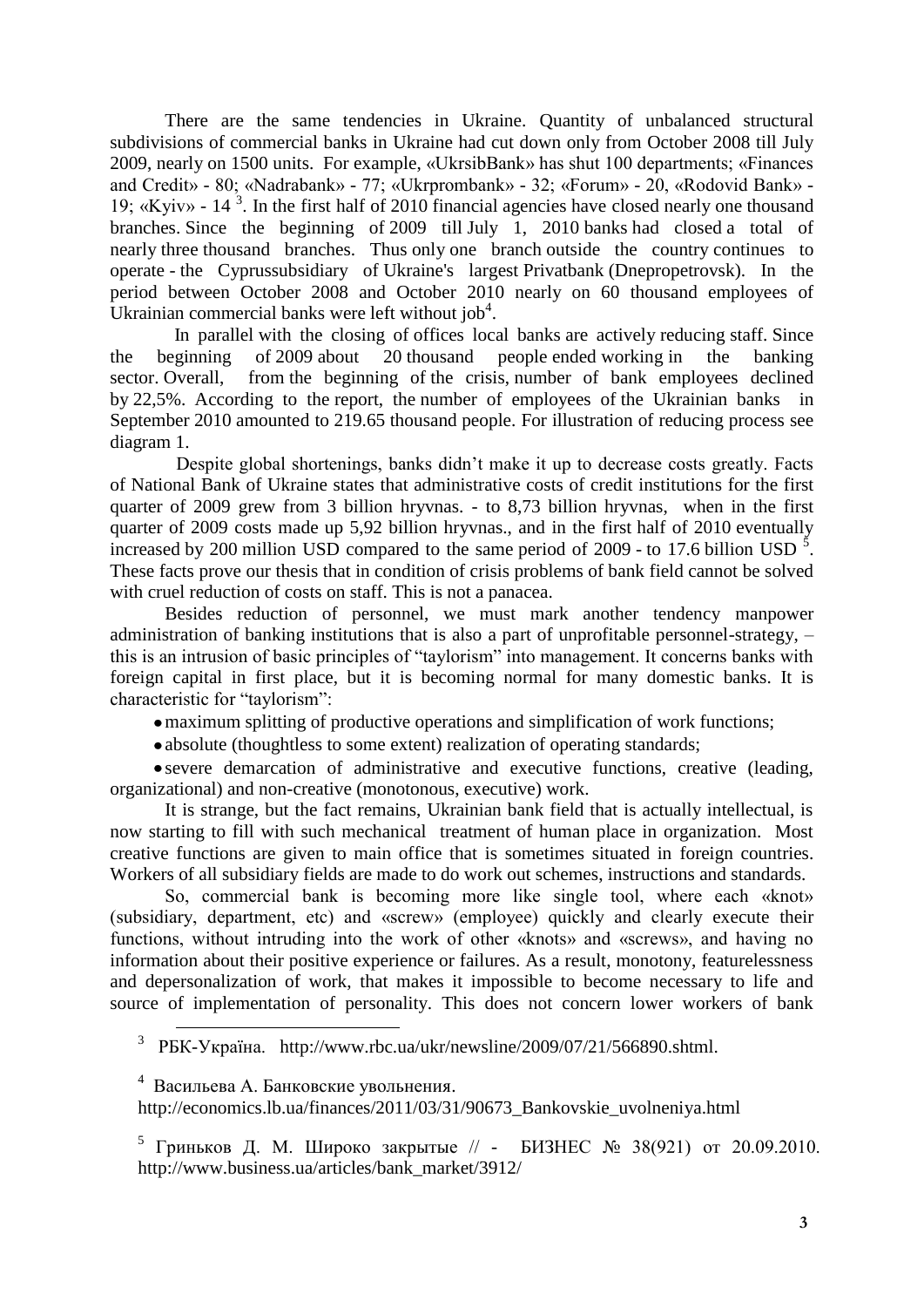organizations (cashier, tellers) only, but also managers of lower and middle structural unit of management.

Diagram 1.



Moreover, majority of bank workers ran into great worsening of labour conditions. We can label such characteristics:

- spreading of service zones,
- increase of working hours,  $\bullet$

increase of workload. Quite a typical situation: worked that is usually done by 10-12 employees, is made by three or five people left.

increase of psychical load. In such a hard time nervous stress and waiting for «terrific» of nearly all clients of commercial banks (borrowers and investors) is taken by personnel of bank.

With the intensification of work, system of compensation of working efforts has become much worse. In the majority of banks, emoluments of employees have been upholded or decreased, premiums are cancelled, bonus programs liquidated, social package – shorten or abolished. So, taking in account inflation and workload, we can say, that nowadays working in bank sector of economy becomes low-profitable. All the stimulation systems in banks are based only on one motivating factor – fear of dismissal. Specialists say, fear «works» 2–3 months only, and there appears indifference or annoyance, and as consequence, loss of loyalty of staff to organization. And this by-turn assists poor execution of functions, nervous breakdowns, emotional relief, relaxation on the bank clients, and breach of bank secret and so on. As a result, critical state of organization intensifies.

So, in our point of view, it is important to accent the attention on the development of reasonable personnel strategy in terms of financial crisis. HR strategy must follow bank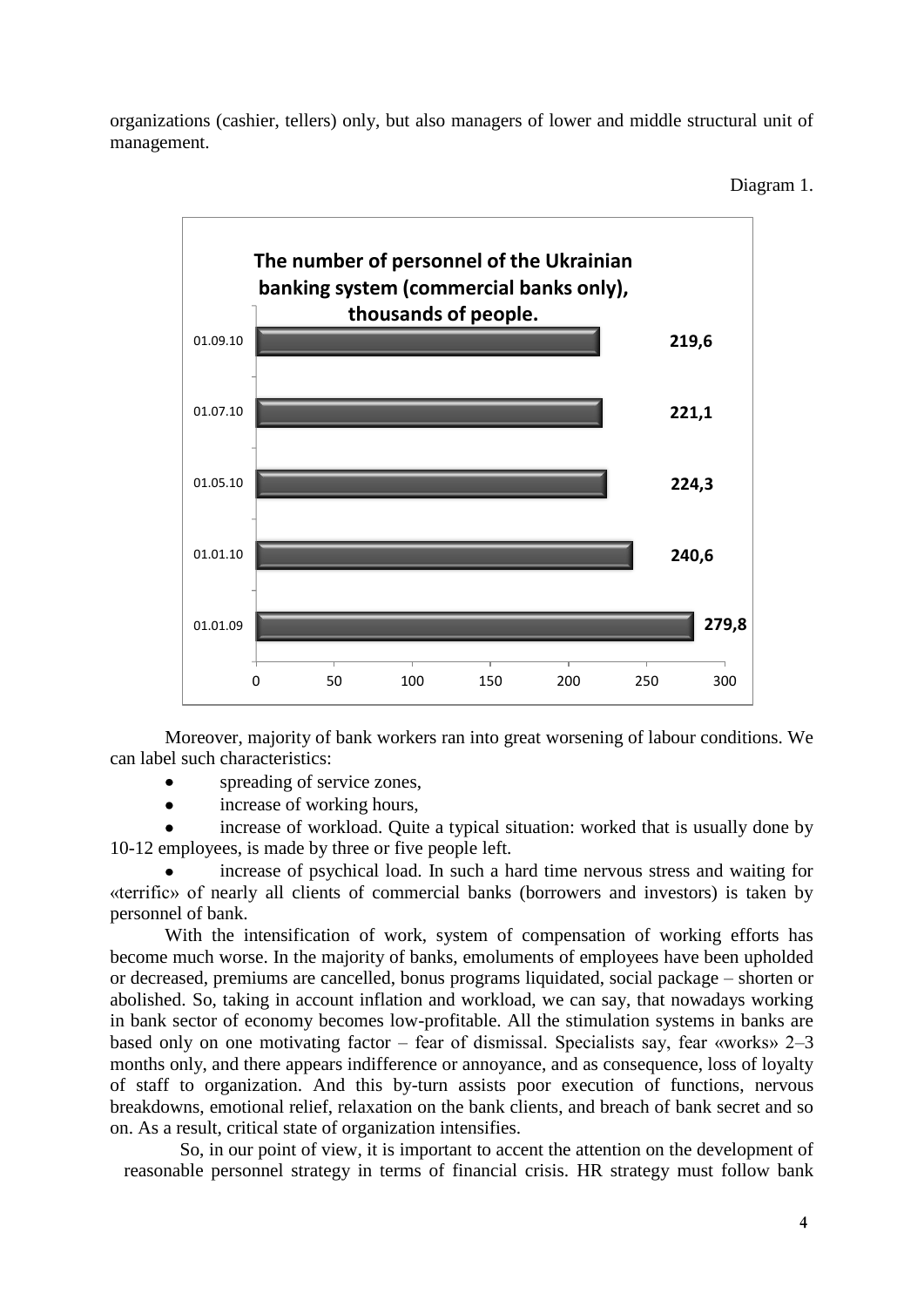strategy. There are two ways to overcome the crisis - either the liquidation of the organization, or its development in another capacity.

*Elimination strategy* is used in organizations in which all or main activities are in decline, both in terms of profit, well as because of the position on the market in comparison with competitors. There are two ways to implement this strategy. The first variant - *a complete liquidation of the bank* as an organization, the second - its *resale***.** Only by defining the further destiny of the organization we should decide about optimizing workforce.

If the bank is liquidated, its assets are selling by parts (buildings, equipment, etc.), it is advisable to keep employees that perform solely technical, accounting functions, which do not nor solve strategic problems, nor adhered to organization and willing to work for short time. Thus, personnel costs are reduced to a minimum.

If there is a purpose to profitably sell the entire crisis bank as an organization apparently, it is advisable to keep personnel core of the bank as an essential element that is laid in the sales price. Perspective of the existence of the bank should be reported to the key staff to avoid their leaving and to use their personnel potential for more profitable sales of organization.

*Strategy of rescue and recovery of organization.* This type of strategy is anticrisis on the whole. The main objective here - is to save bank as an organization to bring it on a new level of development and gain stability for a long term. Leadership of crisis banking institution should state the main goals of crisis management and human resources strategy inform it up to staff. In our opinion, such purposes include:

ensuring an optimal balance of storing processes and updating of personnel potential of the bank;

removal of social tensions in primary collectives (branches and divisions);

human resources development in accordance with innovative and anti-crisis needs of organization;

identify existing and hidden interests and values that prevail in different groups of personnel of various levels of government bank

providing economic and information security of the bank and prevent escape of information and fraud by staff;

compliance with labour laws;  $\bullet$ 

consideration of conjecture of labour market.

For successful implementation of this strategy we need to add certain efforts to highlight so-called "problematic sites", effects that slow down the livelihoods of the banking institutions and to develop particular measures. Let`s pay attention to the most important of those.

1. It is necessary to formulate the basic requirements to the personnel which are needed just in crisis terms of bank functioning. We must note that during the crisis banking activities are aimed at solving issues not only financial nature, but rather psychological: negotiating with borrowers, reducing nervousness of investors (especially elderly people) and other.

We believe that problems cannot be solved with only similar professional and skill characteristics of workers. Other staff skills and competence are now needed more than in a stable situation. Therefore purely professional (qualification) requirements for the personnel of a banking institution in crisis conditions, in our viewpoint should be added with following:

• psychological stability and ability to work under stress

• internal self-discipline,

• loyalty to the banking organization,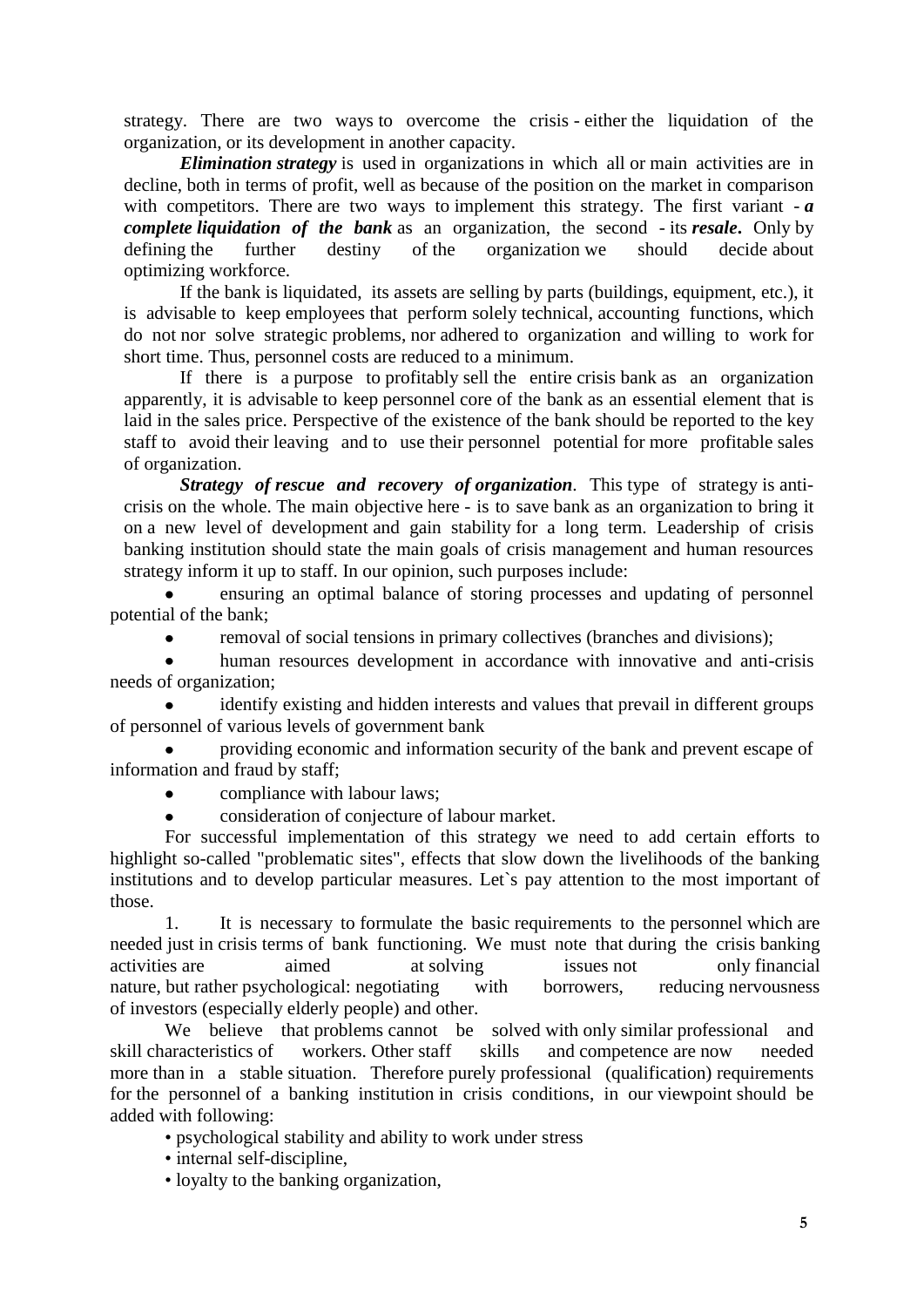• negotiating skills and ability to listen,

• ability to work in teams, mutual aid,

• flexibility of experts to changing conditions,

- focus on long-term goals
- dedication

 $\overline{a}$ 

- reliability of the relationship between employees and departments,
- focus on long-term goals,
- initiative and intuition.

2. Carefully analyze the presence or absence of the necessary elements of personnel management system (like planning of staff, organization of recruitment and hiring, training and staff development, business valuation, availability and effectiveness of incentive mechanisms, etc.) and create balanced modern system of human resource management.

3. It should be noted, that the rapidly changing macroeconomic environment continually establishes new requirements to the bank personnel. The mismatch of personnel competence to the needs of the organization in production exacerbates crisis and leads to low productivity and excessive personnel costs. According to surveys conducted in late 2008 (at the beginning of the sectoral crisis) professional standards consistent of 15.2% of managers of Ukrainian banks only <sup>6</sup>. A ligning competencies to the needs of the bank must stand on one of the highest positions of importance.

4. Develop a qualitative analysis of the official structure of the bank. Most crisis banks can be characterized by a lack of clear, rational distribution of functions among employees, duplication of work; deficit or surplus personnel. Thus, the main goal should not be reducing staff numbers but optimization based on the definition of specific goals and objectives of each officer in the exit from crisis strategy of the bank.

5. Analyze parameters of composite organizational culture. Manifestation of weak organizational culture during the crisis can be: lack of initiatives of employees; hard emotional atmosphere in the collective because of the threat of dismissal or a sense of hastening collapses of organization; large number of conflict situations, nervous breakdowns. It is important to determine the presence of the countercultures and try to neutralize them. Particular attention should be paid to identifying informal leaders who can make both positive and negative impact on bank staff during the crisis.

6. Check the loyalty and reliability of personnel and identify contingent of employees which are potential or real threats to the economic security of the bank.

7. Motivation of staff is of particular importance. On one hand, we agree that the salary of board members of most Ukrainian banks is excessive  $\frac{7}{1}$  and requires filling during the crisis. But we believe that it is completely wrong to refuse bonus programs related to ordinary employees of banking institutions.

According to the definition, compensation package is material and immaterial reward received employee as compensation for the representation of organization of his

<sup>&</sup>lt;sup>6</sup> Половинко А. Банки и кризис] / А. Половинко // Организатор. - 2010. - № 2. - С. 22.

<sup>&</sup>lt;sup>7</sup> Костюк, О.М. Корпоративне управління в банках в умовах фінансової кризи: визначення пріоритетних напрямів розвитку / Проблеми і перспективи розвитку банківської системи України : збірник тез доповідей ХІІ Всеукраїнської науковопрактичної конференції (12-13 листопада 2009 р.): у 2 т. / Державний вищий навчальний заклад «Українська академія банківської справи Національного банку України». – Суми : ДВНЗ «УАБС НБУ», 2009. – Т. 1. – С. 74.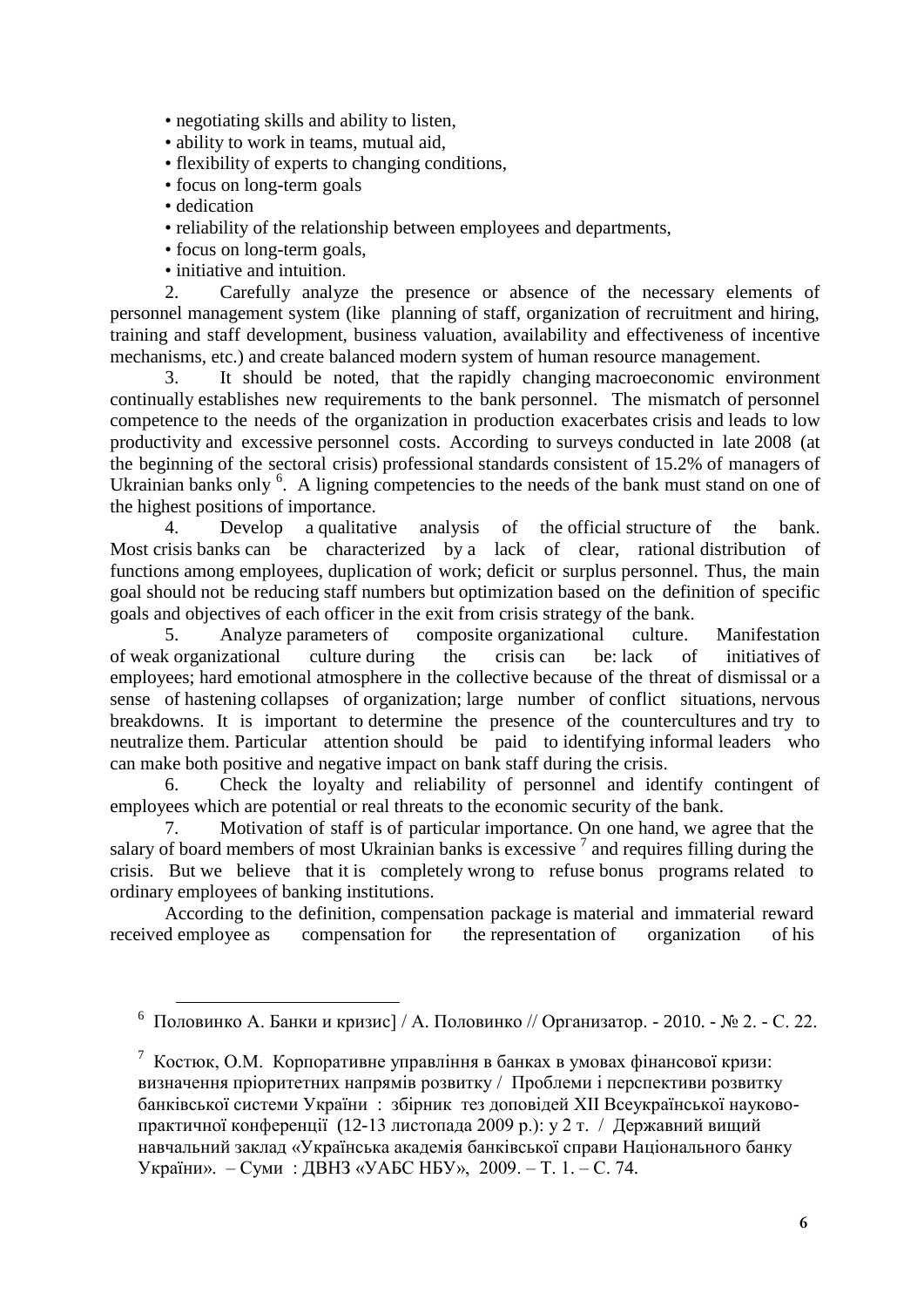time, health and results of work<sup>8</sup>. . More stressful nature of work of crisis bank requires adequate compensation of labour efforts. Therefore in our view, in the face of rising inflation in the first place attention should be paid to economic incentives for staff. In our opinion such improvements of the following areas of staff compensation are possible:

After the program of optimizing the number of staff, salaries should be raised taking into account of the new workload and stressful working conditions of employees remaining in the bank. The stimulation of employees from front offices, departments of work with individuals and professionals that deal with reduction of arrears requires special attention, as these officials with the most intense and stressful character of labour during the crisis.

Do not cancel bonuses, make them applicable tool to stimulate instead. The criteria for awarding bonuses should be performance or effectiveness of work.

The introduction of spot bonuses that is one-time reward for specific achievements (for example, the successful negotiation about restructuring of external debt).

A possible variant would also be an input of new methods of stimulating for certain categories of managers at a specific period (for example, on a period of revision of credit portfolio to make it better).

Maximally leave the corporative benefits, which are aimed at creating a sense of caring on the part of organization (such as catering, flexible labour, health insurance, etc.).

Thus, the social package should be created on a "cafeteria", that is to give employees a choice of benefits.

8. It is necessary to examine the activity of top management in building the strategy of formation and use of labour potential of bank carefully examine the level of competence of each senior and middle management, his ability to work in crisis conditions.

9. Carry out the work with the personnel reserve for the nomination and evaluation of skills of reservists for work in crisis conditions.

We should note that due to financial crisis and the labour market, new trends have appeared to protect the rights of bank employees. Employers of banking sector should pay attention to proposals that are actively discussed (yet online) about a trade union of bank employees. A similar movement is a response to massive reduction of personnel in the field, reducing of the real wages of bank employees, and unprofessional methods of dismissal of certain staff members and uncertainty about the future of people working in banks and so on. Therefore, if employers will not listen to the advice of specialists in personnel management now, then later they will have to make concessions to teams that are already under pressure of trade unions.

**Conclusions.** Problems that banking institutions are facing during the financial crisis are very complex and unusual. They require coordinated actions from shareholders, managers and ordinary employees of the bank.

First of all, it is very important to decline staff-costs approach in management. It is therefore essential to use own human resources like the most flexible resources, which would be able to adapt to the new conditions of operating.

Secondly, HR strategy of crisis organization must follow the bank strategy. The choice of HR strategy must depend on the bank's afterlife. Correct HR strategy can considerably reduce costs and increase production efficiency.

 $\overline{a}$ 

 $8$  Мордовин С.К. Управление человеческими ресурсами: 17 модульная программа для менеджеров «Управление развитием организации» / Мордовин С.K // [Текст] : Модуль 16. / - М.: ИНФРА-М, 1999. – 360 с. – ISBN 5-16-000054-2.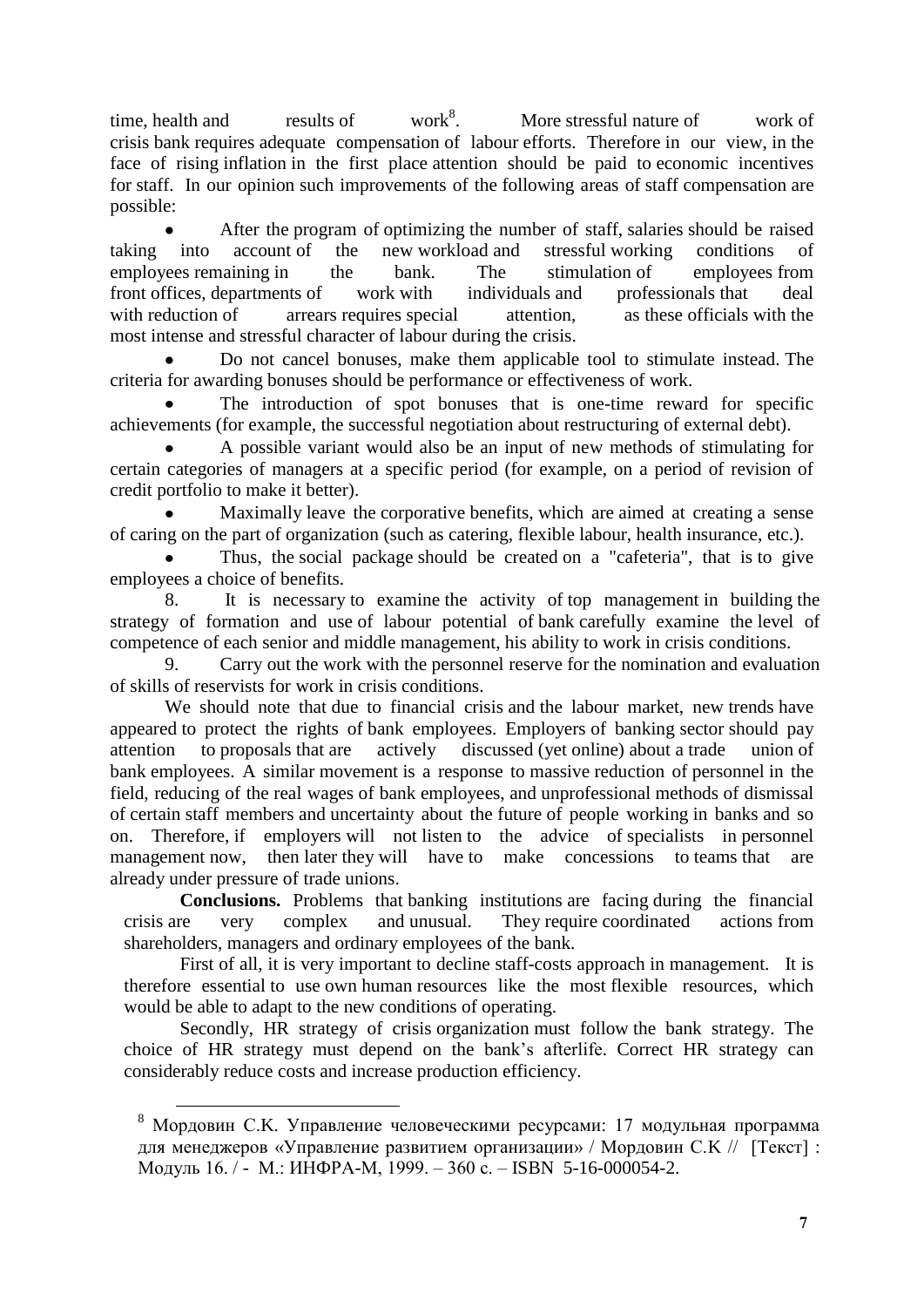Thirdly, the management must concentrate its efforts on the creation of the effective system of motivation, drop of the stress of staff and develop personnel [competence](http://lingvo.yandex.ru/competence/%D1%81%20%D0%B0%D0%BD%D0%B3%D0%BB%D0%B8%D0%B9%D1%81%D0%BA%D0%BE%D0%B3%D0%BE/LingvoUniversal/)s [adjust](http://lingvo.yandex.ru/adjust%20in%20accordance%20with/%D1%81%20%D0%B0%D0%BD%D0%B3%D0%BB%D0%B8%D0%B9%D1%81%D0%BA%D0%BE%D0%B3%D0%BE/LingvoEconomics/)  [in accordance with](http://lingvo.yandex.ru/adjust%20in%20accordance%20with/%D1%81%20%D0%B0%D0%BD%D0%B3%D0%BB%D0%B8%D0%B9%D1%81%D0%BA%D0%BE%D0%B3%D0%BE/LingvoEconomics/) new needs of the bank.

In our opinion, only an integrated approach, when it is along with financial and organizational changes, is gaining crisis personnel measures, it will allow banks to survive the crisis with minimal losses.

### **List of bibliography**

1. Армстронг М. Практика управления человеческими ресурсами. 8-е изд. / Пер. с англ. Под ред. С.К. Мордовина. – СПб.: Питер, 2007. – 832 с.: с ил. – (серия «Классика МВА»). – ISBN 5-88782-415-8.

2. Васильева А. Банковские увольнения: <http://economics.lb.ua/finances/> 2011/03/31/90673\_Bankovskie\_uvolneniya.html

3. [Гриньков Д. М.](http://www.business.ua/editorial/48/805/) Широко закрытые  $\pi$  - [БИЗНЕС № 38\(921\)](http://www.business.ua/archive/3900/) от 20.09.2010. http://www.business.ua/articles/bank\_market/3912/

4. Карпова О*.* Кризис и персонал. <http://www.bmconsult.ru/library/publications/element.php?ID=408> (20.10.08)

5. Корпоративная стратегия компании в период кризиса.: http://www.prostobiz.ua/biznes/razvitie\_biznesa/stati/korporativnaya\_strategiya\_kompanii\_v\_ period\_krizisa

6. Костюк О.М. Корпоративне управління в банках в умовах фінансової кризи: визначення пріоритетних напрямів розвитку // Проблеми і перспективи розвитку банківської системи України: збірник тез доповідей ХІІ Всеукраїнської науковопрактичної конференції (12-13 листопада 2009 р.) : у 2 т. / Державний вищий навчальний заклад «Українська академія банківської справи Національного банку України». – Суми : ДВНЗ «УАБС НБУ», 2009. – Т. 1.

7. Костюк О.М. Корпоративне управління у банку. - Суми : ДВНЗ «УАБС НБУ», 2009. – 332 с. – ISBN 978-966-8958-26-7.

8. Лобанова Т.Н. Банки: организация и персонал /: Учебно-практическое пособие. – М.: Издательство «Городец», 2000. – 400 с. – ISBN 5-9258-0003-6.

9. Мордовин С.K. Управление человеческими ресурсами: 17 модульная программа для менеджеров «Управление развитием организации» / Мордовин С.K // : Модуль 16. / - М.: ИНФРА-М, 1999. –  $360$  c. – ISBN 5-16-000054-2.

10. Осипова Е. Управление персоналом в рамках стратегического менеджмента. http://www.iteam.ru/publications/strategy/section\_32/article\_1411

11. Половинко А. Банки и кризис / А. Половинко // Организатор. - 2010. - № 2. - С. 22-25.

| http://www.rbc.ua/ukr/newsline/2009/07/21/566890.shtml. | 12. | РБК-Україна. | Інформаційна | агенція: |
|---------------------------------------------------------|-----|--------------|--------------|----------|
|                                                         |     |              |              |          |

13. Сотрудник как средство от кризиса.: http://www.seychas.ua/highlife/2008/12/11/articles/1981.htm

14. Управление персоналом организации/ Учебник / Под ред. А.Я. Кибанова. – М.: ИНФРА-М, 2000. - 512 с. – ISBN 5-86225-328-9.

15. Шекшня С.В. Управление персоналом современной организации./С. В. Шекшня /: Учебно-практическое пособие. Изд. 5-е, перераб. и доп. (Серии "Библиотека журнала 'Управление персоналом") — М.: ЗАО "Бизнес-школа "Интел-Синтез", 2002. — 368 с.

16. http://e-finance.com.ua/ru/banks/2008/05/27/V\_SShA\_uvoleny\_83\_tysjachi\_bankirov/

17. <http://money.comments.ua/2010/11/25/212462/banki-prodolzhayut-uvolnyat.html>